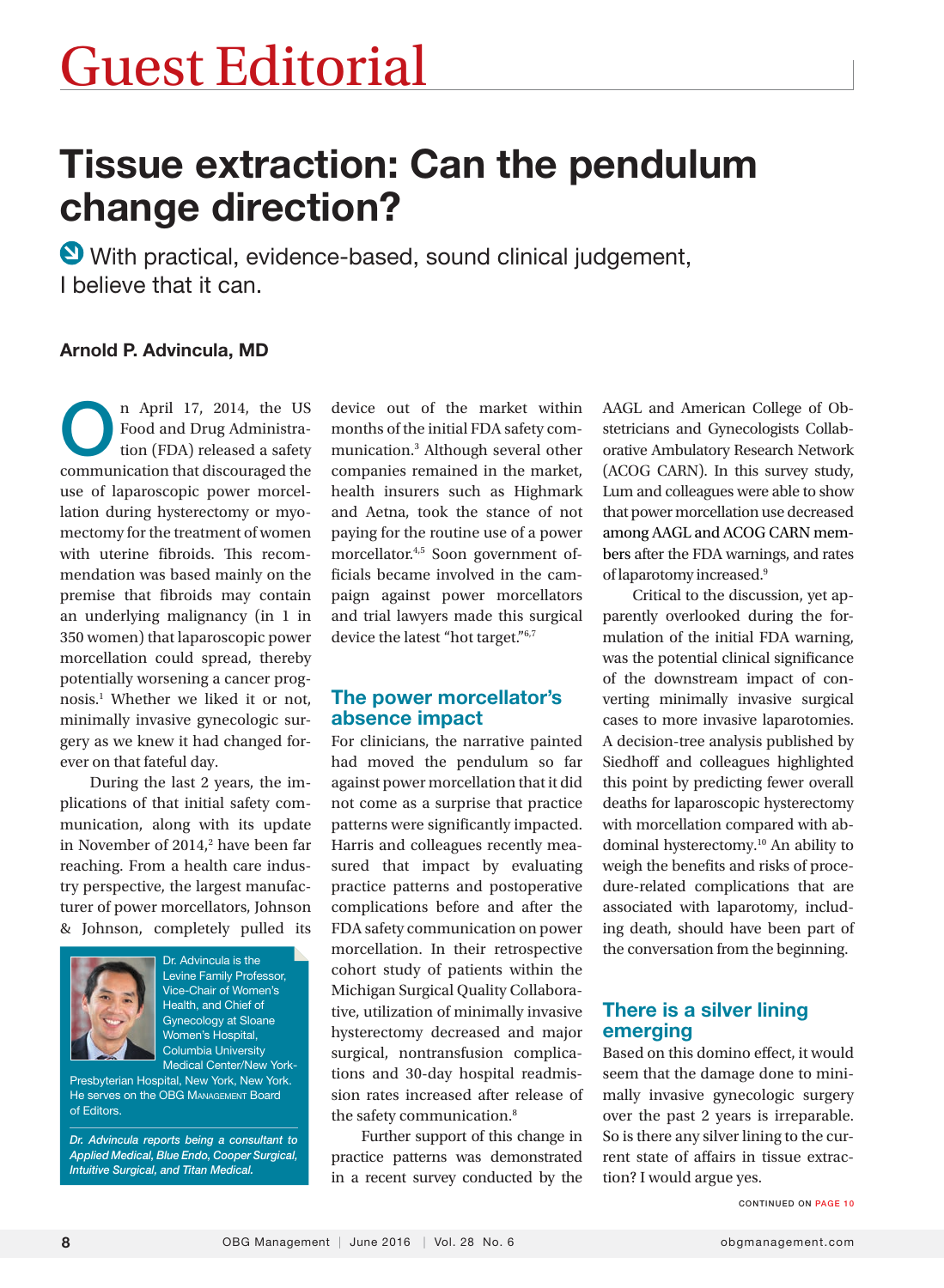### Guest Editorial

CONTINUED FROM PAGE 8

FIGURE 1 PneumoLiner tissue containment device



We have updated estimates for incidence of unsuspected leiomyosarcoma. First of all, discussions surrounding the FDA's estimated 1 in 350 risk of encountering an unsuspected uterine sarcoma during the treatment of fibroids prompted a more critical evaluation of the scientific literature. In fact, Parker and colleagues, in a commentary published in *Obstetrics & Gynecology,* summarized very nicely the flawed methodology in the FDA's determination of risk and in turn presented several updated calculations and studies that placed the prevalence

somewhere in the range of 2 in 8,720  $(0.023\%)$  to 1 in 1,550  $(0.064\%)$ .<sup>11</sup> We are speaking with the FDA. Channels of communication with

the FDA have since been developed and societies such as the AAGL were invited by the Center for Devices and Radiological Health (CDRH) at the FDA to serve in their Network of Experts. This Network of Experts is an FDA-vetted group of non−FDA affiliated scientists, clinicians, and engineers who provide the CDRH at the FDA with rapid access to scientific, engineering, and medical expertise when it is needed to supplement

existing knowledge and expertise within the CDRH. By developing these lines of communication, the CDRH is able to broaden its exposure to scientific viewpoints without the influence of external, or non− FDA, policy advice or opinions.

We have been innovating our techniques. Clinicians also began to develop innovative techniques for tissue extraction that also included contained, in-bag power morcellation. Vargas and colleagues showed similar perioperative outcomes when comparing open power morcellation with contained power morcellation within an insufflated isolation bag. The mean operative time was prolonged by only 26 minutes with in-bag morcellation.<sup>12</sup>

Although the initial experience of surgeons involved various containment systems that were off label in their usage and not designed to be paired with a power morcellator, it allowed for the identification of potential limitations, such as the risk of leakage. Cohen and colleagues, in their published experience, demonstrated a 9.2% spillage in 76 patients who underwent contained power morcellation.<sup>13</sup>

#### FIGURE 2 PneumoLiner device placement



#### Could a new FDA approval turn the tide?

In an interesting turn of events, the FDA, on April 7, 2016, nearly 2 years after their initial warning about power morcellation, gave de novo classification clearance to Advanced Surgical Concepts for its PneumoLiner device.<sup>14</sup> This first-ofa-kind medical device was developed for the purpose of completely containing fluid, cells, and tissue fragments during laparoscopic power morcellation, isolating uterine tissue that is not suspected to contain cancer (FIGURES 1 AND 2). It

CONTINUED ON PAGE 12